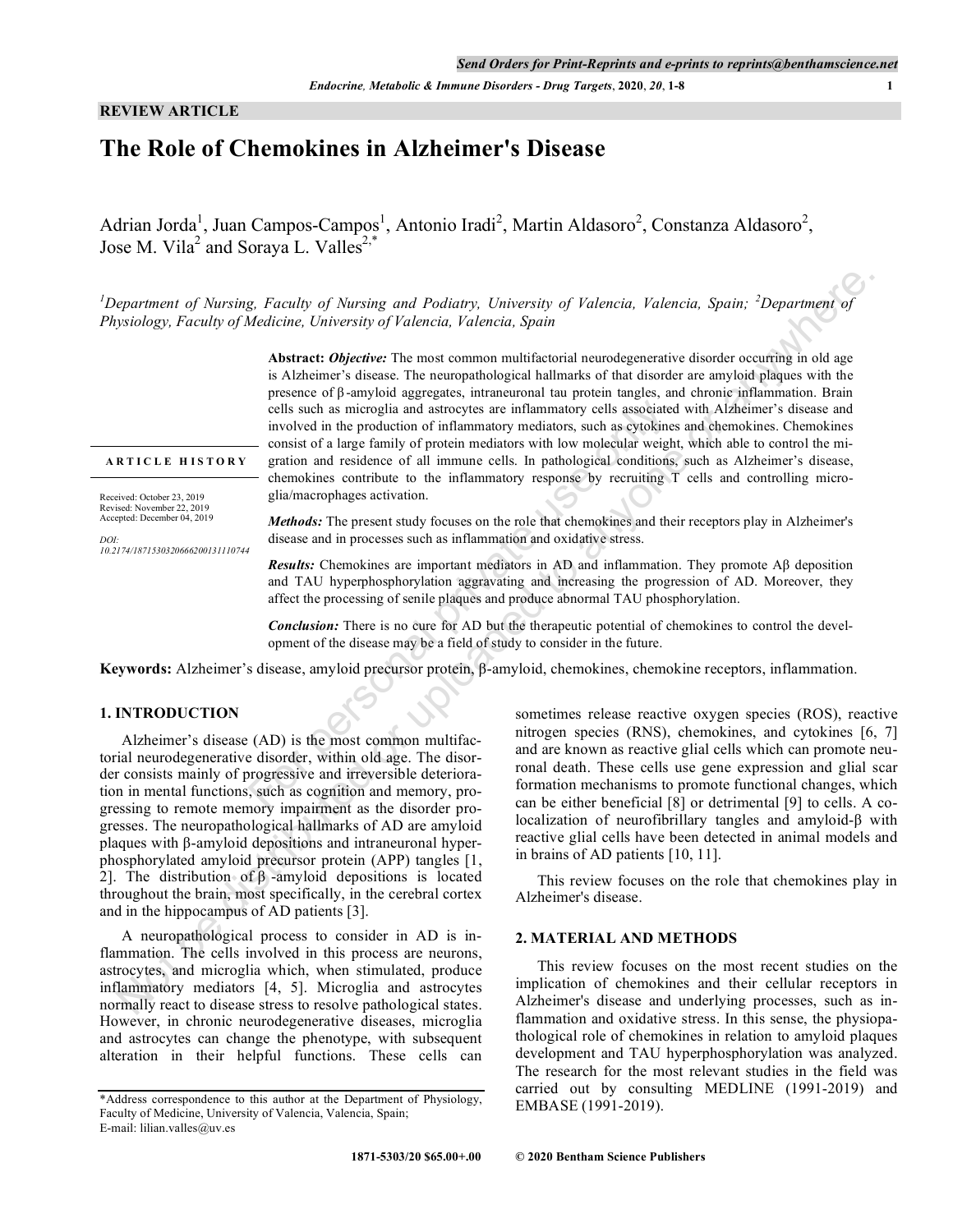#### **3. CHEMOKINES. RESULTS AND DISCUSSION**

Chemokines are small heparin-binding proteins that generally have a low molecular weight from 7 to 15 kDa. This family of proteins is divided into four subcategories, depending on the number of amino acids separating two cysteine residues, therefore:  $\alpha$  (CXC),  $\beta$  (CC),  $\gamma$  (CX3C), and δ (C) [12, 13]. Chemokines carry out their function through chemokine receptors from a superfamily of G-proteincoupled receptors and are classified in the same manner. Many Chemokines bind to more than one receptor and many receptors conjugate to various Chemokines. Immune cells and cells from the nervous system such as microglia, astrocytes, oligodendrocytes, Schwann cells, endothelial cells, and neurons can release chemokines after being stimulated by pathogens or unregular cells [14] (Ramesh *et al*., 2013). Regarding receptors, specifically, neurons express CXCR2, CXCR3, and CXCR4, microglia express CCR2, CCR5, and CX3CR1, and astrocytes express CXCR2, CXCR4, CCR1, CCR2, CCR3, CCR5, CCR10, CCR11, and CX3CR1 [13]. Chemokines and their receptors are able to control the migration and the residence of all immune cells. Some of them are considered pro-inflammatory and can induce immune response at the site of infection, and others are considered homeostatic, controlling cell migration during development and the maintenance of the tissue (Table **1**) [15, 16].

#### **3.1. CCL1 and its Receptor CCR8**

CCL1 is the ligand of CCR8 that encodes a member of the β -chemokine receptor family [17]. A decrease in CCL1 expression and an increased expression of CCR8 in APP/PS1 mice compared to Wild type mice has been demonstrated [7], indicating a rise in receptor expression to supply downregulation of its chemokine. CCR8 is expressed in neurons, microglia, and astrocytes [18] and is furtherly controlled by skin-specific factors. Furthermore, CCR8 accumulates microglial cells in the CNS of APP/PS1 mice [18], promoting chemotaxis of mononuclear cells and phagocytosis. Inflammation occurred during Alzheimer's disease produced high liberation of cytokines and chemokines, which accelerated the inflammatory cascade [19]. Stimulation of primary microglial cultures by lipopolysaccharides diminished the expression of CCL1 in a mouse model of diabetic neuropathy [20] and CCL1/CCR8 cross-talk promoted the development of inflammation in AD with decreases in CCL1 expression [7]. Regarding microglial phagocytosis: CCL1 eliminated neurotoxic molecules, debris, or microbes [21]. A decrease in CCL1 production may explain the decline in phagocytic elimination of Aβ detected in AD [22]. Furthermore, in Taiep rats, an accumulation of microglial cells in the CNS, with a subsequent increase in chemotaxis and phagocytosis, was detected, with an upregulation in CCR8 expression (mRNA and protein) [23]. EVERIC SCREW: CACHA, CACHA, CACHA, AND CORTENTS are able to control the migra-<br>eceptors are able to control the migra-<br>eceptors are able to control the migra-<br>eceptors are able to control the migra-<br>ecertion, and charact

#### **3.2. CCL3, CCL4, CCL5 and its Receptor CCR5**

Macrophages, monocytes, astrocytes, microglia, epithelium, endothelium, vascular smooth muscle, fibroblasts, and memory-associated neurons express CCL3, CCL4, CCL5, and its receptor CCR5 [24]. In addition to the modulation of the immune response, CCR5 could influence neuronal survival whilst being involved in neuroprotective mechanisms [25]. A downregulation of CCR5 was detected in APP/PS1 mice with the upregulation of CCL3 and CCL4 [7]. The increase in chemokines could lead to a decrease in the expression of the receptor, and, at the same time, the decrease in the CCR5 receptor could lead to an increase in the expression of their chemokines, but this point should be studied in the future research. Neuronal survival can be influenced by CCR5 and could be involved in neuroprotective mechanisms [26]. In CCR5-/- mice, a greater number of reactive astrocytes was detected in comparison with CCR5+/+ mice, indicating that the absence of CCR5 leads to astrocyte activation [27]. Furthermore, cell death in CCR5-/- mice brains are significantly higher than in CCR5+/+ mice [27]. Furthermore, CCR5 elimination could be involved in inadequate development and maturation of dopaminergic neurons and in the prevention of macrophage infiltration and demyelination  $[28, 29]$ .

LPS injection significantly induced astrogliosis, Aβ deposition, and β -secretase expression in CCR5 knockout mice, compared with CCR5 wild type mice [30]. In addition, an increase in impaired memory and in Aβ deposits could explain the cell death that takes place in AD patients.

Regarding CCR5 chemokines, high levels of CCL3 in peripheral T lymphocytes have been found in AD patients, as compared to healthy patients [31]. In addition, an increase in CCL3 expression in 7-month-old APP/PS1 mice cortex was detected [7]. CCL3 is likely to contribute to the pathogenesis of AD since an increase of that chemokine has been observed, alongside an accumulation of lymphocytes, monocytes, and glial cells in a hypoxic mouse model [32]. CCL3 is found in higher concentrations in microglia, astrocytes, and perivascular macrophages in Alzheimer's disease [33, 34], and involved in cellular infiltration via leucocyte recruitment. Cognitive impairment caused by TAU protein accumulation could likely be promoted by CCL3 cell infiltration in the brain [35]. CCL4 expression is higher in APP/PS1 mice as compared to wild type mice along with an increase in Aβ deposition [36, 7] which also occurs with a common location of CCL4, Aβ, and astrocytes in this mice. Astrocytes from AD produce a β-secretase enzyme that binds to amyloid precursor protein (APP) increasing Aβ production [37]. This data indicates that an acceleration in Aβ deposition leads to a likely deterioration in memory functions [38]. Furthermore, an increase in  $\mathbf{A}\mathbf{\beta}_{1-42}$  deposition in the brains of those mice bearers of a mutation in Toll-like receptor 4 was associated with a decrease in CCL3 and CCL4 expression, by thus ameliorating cognitive functions in these mice. Therefore, in the neurotoxicity mediated by Aβ, the reduction of Aβ deposits and preservation of cognitive functions were carried out in microglia by TLR4 signaling [39]. spherical by causas Chensel by cannot be detected or any when the spherical by the spherical by the spherical by the spherical by the spherical by the spherical by the spherical by the spherical by the spherical by the sp

CCL5 appears on endothelial cells, glia, and neurons. Treatment with CCL5 increases neuronal survival and diminishes cell death produced by the toxic peptide Aβ [40, 41]. *In vivo* studies demonstrated no changes in CCL5 expression in APP/PS1 compared with wild type mice [7]. On the contrary, other authors demonstrated an increase in CCL5 expression in transgenic mice brain and in AD human brain [41, 42, 43]. After all these data, CCL5 function and its mechanisms remain unclear and yet to be established.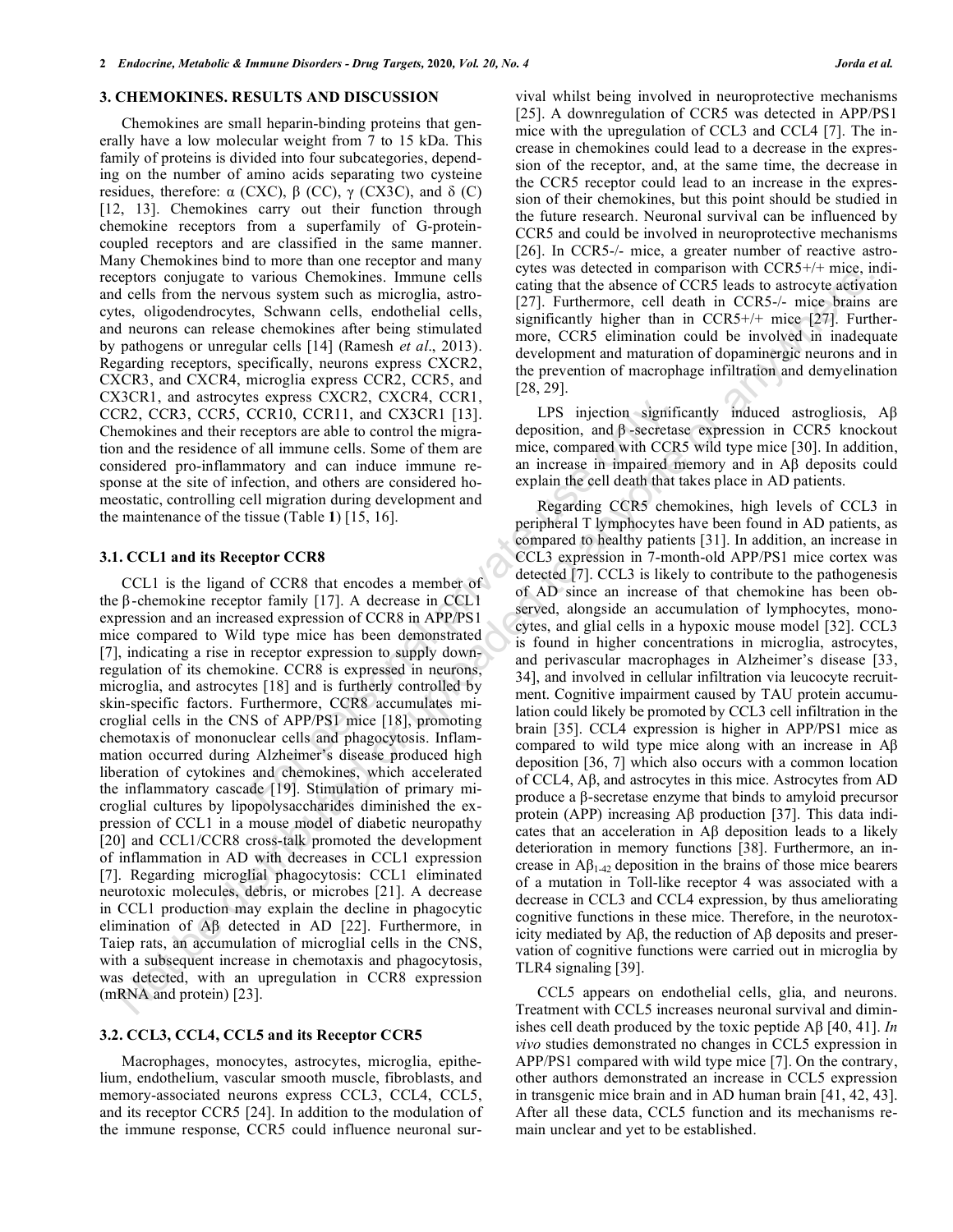| <b>Chemokine Receptor</b> | <b>Chemokines</b>   |                                                             | <b>References</b> |
|---------------------------|---------------------|-------------------------------------------------------------|-------------------|
| CCR8                      |                     | Accumulation of microglial cells                            | [18]              |
|                           |                     | Increase in inflammation and chemokines                     | [18, 19, 23]      |
|                           | Decrease in CCL1    | Decrease elimination of $A\beta$                            | $[22]$            |
|                           |                     | Decrease elimination of debris                              | $[21]$            |
|                           |                     | Decrease elimination of neurotoxic molecules                | $[21]$            |
| CCR5                      |                     | Involve in neuronal survival and neuroprotective mechanisms | $[25]$            |
| Elimination of CCR5       |                     | Activation of astrocytes and neuronal cell death            | $[27]$            |
|                           |                     | Decrease development and maturation of neurons              | [28, 29]          |
|                           | Increase of CCL3    | Increase lymphocytes, monocytes and glial cells             | $[32]$            |
|                           |                     | CCL3 increase in AD                                         | [33, 34]          |
|                           | Increase of CCL4    | Appear in APP/PS1                                           | [36, 7]           |
|                           |                     | Increase $A\beta$ deposition                                | [36, 7]           |
|                           | Treatment with CCL5 | Increase neuronal survival                                  | [40, 41]          |
|                           |                     | Decrease cell death                                         | [40, 41]          |
| Decrease of CCR2          |                     | Increase in disease progression in AD                       | [54, 55]          |
|                           |                     | Increase amyloid pathology                                  | [54, 55]          |
|                           | Increase of CCL2    | Increased in AD                                             | [46, 47]          |
|                           |                     | Decrease cognitive state                                    | [50, 51, 52]      |
|                           |                     | Increase disease progression                                | [50, 51, 52]      |
|                           |                     | Increase inflammation                                       | $[44]$            |
| Deletion of CXCR3         |                     | Produce $A\beta$ decrease                                   | [61]              |
|                           |                     | Produce inflammation decrease                               | [61, 59]          |
|                           |                     | Rescue the behavioural deficits                             | [61]              |
|                           | CXCL10              | Increase detected in AD astrocytes                          | [56]              |
|                           |                     | Located with $A\beta$ in mild AD patients                   | [57, 58]          |
|                           |                     | Increase inflammation                                       | $[59]$            |
| CX3CR1 deficiency         |                     | Increase TAU pathology                                      | $[69]$            |
|                           |                     | Increase inflammatory mediators                             | [63, 67]          |
|                           |                     | Increase neural death                                       | $[67]$            |
|                           | CX3CL1              | Increased in brain and plasma of AD patients                | $[65]$            |
|                           |                     | Increase microglial activation                              | [62, 63]          |
|                           |                     | Increase cytokines production                               | $[63]$            |
|                           |                     | Increased cognitive decline                                 | [66]              |
| ${\rm CXCR2}$             |                     | High levels in AD                                           | [70, 71]          |
|                           |                     | Role in cognitive functions                                 | $[72]$            |

# **Table 1. Effects of the chemokines and the chemokine receptors.**

**Table (1) contd….**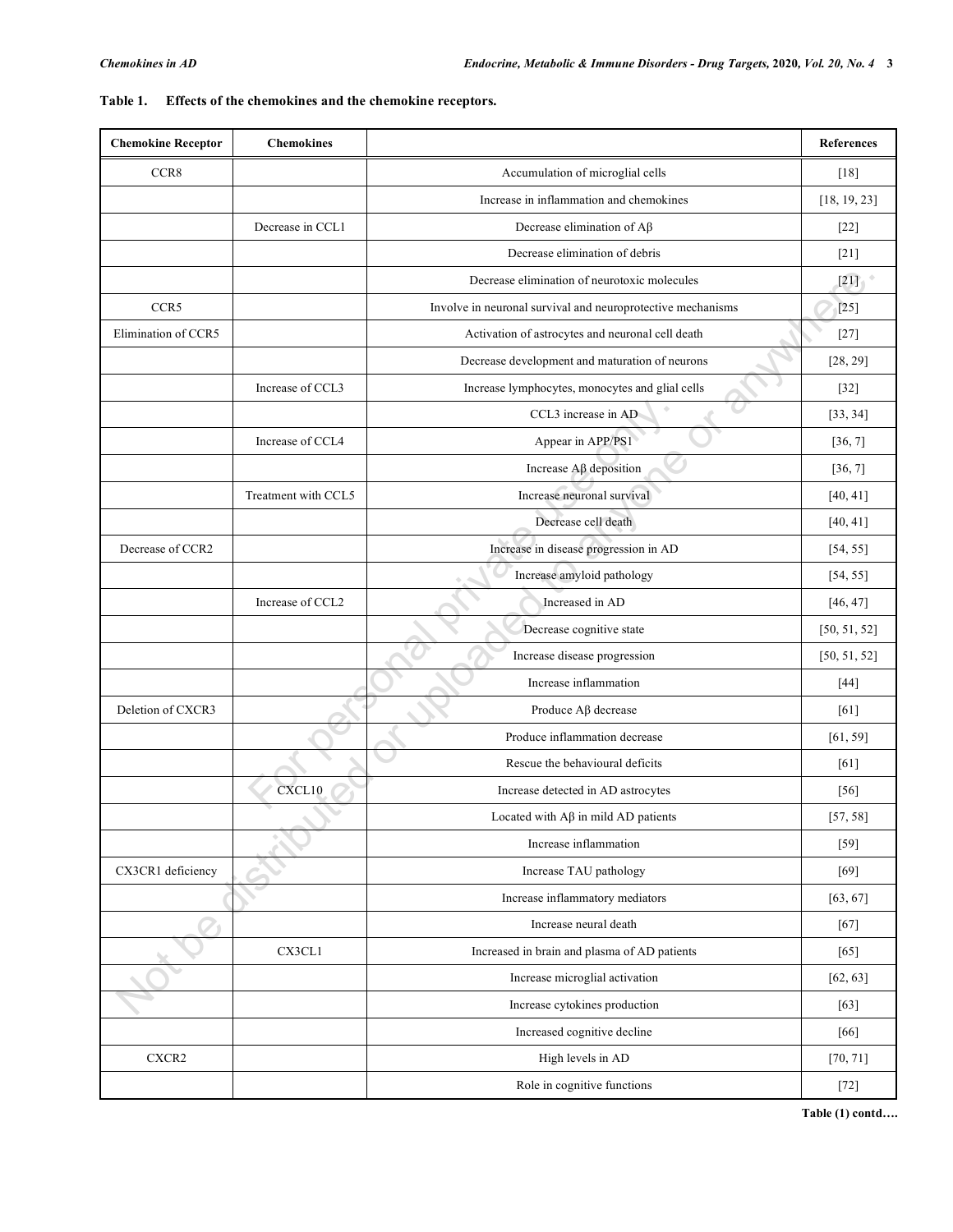| <b>Chemokine Receptor</b> | <b>Chemokines</b> |                                                                                                                       | <b>References</b> |
|---------------------------|-------------------|-----------------------------------------------------------------------------------------------------------------------|-------------------|
|                           |                   | Depletion produces decrease in $\mathbf{A}\beta$ formation                                                            | $[74]$            |
|                           |                   | Injection of Aβ1-42 produced CXCR2 up-regulation in T cells associated with high<br>entry of those cells in the brain | $[75]$            |
|                           | CXCL1             | Increase inflammation                                                                                                 | $[71]$            |
|                           | CXCL8             | Increased in AD brain, CSF and plasma                                                                                 | [70, 71]          |
|                           |                   | Decrease in long term potentiation (LTP)                                                                              | $[72]$            |
| CXCR4                     |                   | Administration of CXCR4 antagonist produces reduction in memory and learning                                          | [80]              |
|                           |                   | Downregulated in Tg2576 mouse with cognitive impairment                                                               | [78, 79]          |
|                           | CXCL12            | Present in plasma and CSF of AD                                                                                       | $[76]$            |
|                           |                   | Positively correlated with decrement in cognitive functions                                                           | $[77]$            |
|                           |                   | Prevent dendritic regression and neuronal apoptosis induced by $\overrightarrow{AB}$                                  | [81]              |

#### **3.3. CCL2 and its Receptor CCR2**

Data the literature suggest a crucial role for CCL2-CCR2 signalling in Alzheimer's disease. Microglia and astrocytes mostly produce CCL2 [44]. Clinical data of AD patients report no association between CCL2 plasma levels and AD [45]. On the other hand, most authors provided evidence of a detrimental role in AD pathogenesis with overexpression of CCL2 in the brain [46, 47], in microglia, microvessels, and in mature senile plaques [48]. Furthermore, CCL2 expression in the cerebrospinal fluid (CSF) and the brain is a good predictor of AD strictness [46, 49] and moreover, the CCL2 increase correlates directly with cognitive decline and the disease progression [50, 51, 52]. Overexpression of APP and CCL2 did not produce alterations in APP processing. Nevertheless, increases in Aβ levels ended up in their aggregation and deposition in APP/CCL2 mice [53]. CCL2 receptor (CCR2) was the first chemokine receptor associated with AD. Decreases in CR2 contribute to disease progression and amyloid pathology, such as in Tg2576 and APP/PS1 mice [54, 55]. These authors indicate that the progression of the disease could be due to a decrease in the accumulation of microglia, elimination of Aβ all led by a reduction in macrophage recruitment. Moreover, CCL2/CCR2 is involved in inflammation due to its capability to trigger inflammatory mediators that carry out the inflammation cascade, thus initiating the entire inflammatory process. Prevent dendritic regression and neuronal apoptosis in<br> **Example 2.5** The prevent dendritic regression and neuronal apoptosis in<br>
the suggest a crucial role for CCL2-CCR2 neural inflammation. On the rive of CX3CR1 remained Decrease in Jong Lines and the second in the second angles in the second angles in the second to a CXCLI and in the second to a second to a second to any operator in the second to a second to a second to a second to a sec

#### **3.4. CXCL10 and its Receptor CXCR3**

CXCL10 is primarily and mainly expressed in astrocytes transgenic mice bearers of AD [56], where it is located alongside  $\mathsf{A}\beta$  [57, 58] and in CSF of mild AD patients [59]. Furthermore, CXCL10 is involved in inflammatory processes because LPS injection increases CXCL10 in the rat brains and in cultured astrocytes and microglia [60]. In APP/PS1 mice models, CXCR3-deficiency, produced by the deletion of CXCR3, reduced significantly the Aβ toxic peptide and the plaque formation in the brain. Furthermore, microglial activation took place, indicating the existence of its recruitment in the plaque borders [61]. In addition, CXCR3deficiency enhanced behavioral alterations and decreased neural inflammation. On the contrary, in tau pathology, the role of CX3CR1 remained uncertain.

# **3.5. CX3CL1 and its Receptor CX3CR1**

CX3CL1 is a transmembranous protein produced by neurons and astrocytes and its receptor CX3CR1 is expressed constitutively in microglia and, partially, in astrocytes and neurons [62, 63]. In this way, neurons can regulate microglial activation via CXC3CL1/CX3CR1 pathways [64]. These mechanisms control growth factor genesis, cytokines production (IL-1β) [63], microglial phagocytosis, and progenitor cells' activity [64]. In patients with mild AD, CX3CL1 serological concentrations are increased and their posterior decline is directly correlated with cognitive deterioration [65]. On the other hand, in the hippocampus of AD patients, a CX3CL1 overexpression was detected [66]. In AD mouse models, changes in CX3CL1/CX3CR1 can be both neuroprotective and neurotoxic. In APP/PS1, R1.40, and CRND8 mouse models, a deficit in CX3CR1 meant a reduction in amyloid deposits and, thereby, an increase in microglial Aβ phagocytic capacity [63, 67], both associated with a decrease in TNF levels and an increase in IL-1β levels. Furthermore, in rats injected with  $\mathbf{A}\mathbf{\beta}_{1-40}$  an upregulation of CX3CR1 occurred with microglial activation and an ulterior increase in cognitive impairment [68]. On the other hand, in mice expressing human APP, CX3CL1 deficiency meant an increase in tau pathology, expression of proinflammatory mediators, and neural death all affecting negatively both cognition and memory as a final effect [69].

#### **3.6. CXCL1, CXCL8 and its Receptor CXCR2**

CXCL1 and CXCL8 are ligands of CXCR2. They are expressed in neurons, astrocytes, and microglia as one of the final products following pro-inflammatory signals. CXCL1 is furtherly expressed in immune and CNS cells. In AD CXCL8 is increased in CSF, serum, and brain [70, 71]. Experiments with hippocampal slices, CXCL8 inhibits LTP which is reversed after incubation with CXCR2 demonstrat-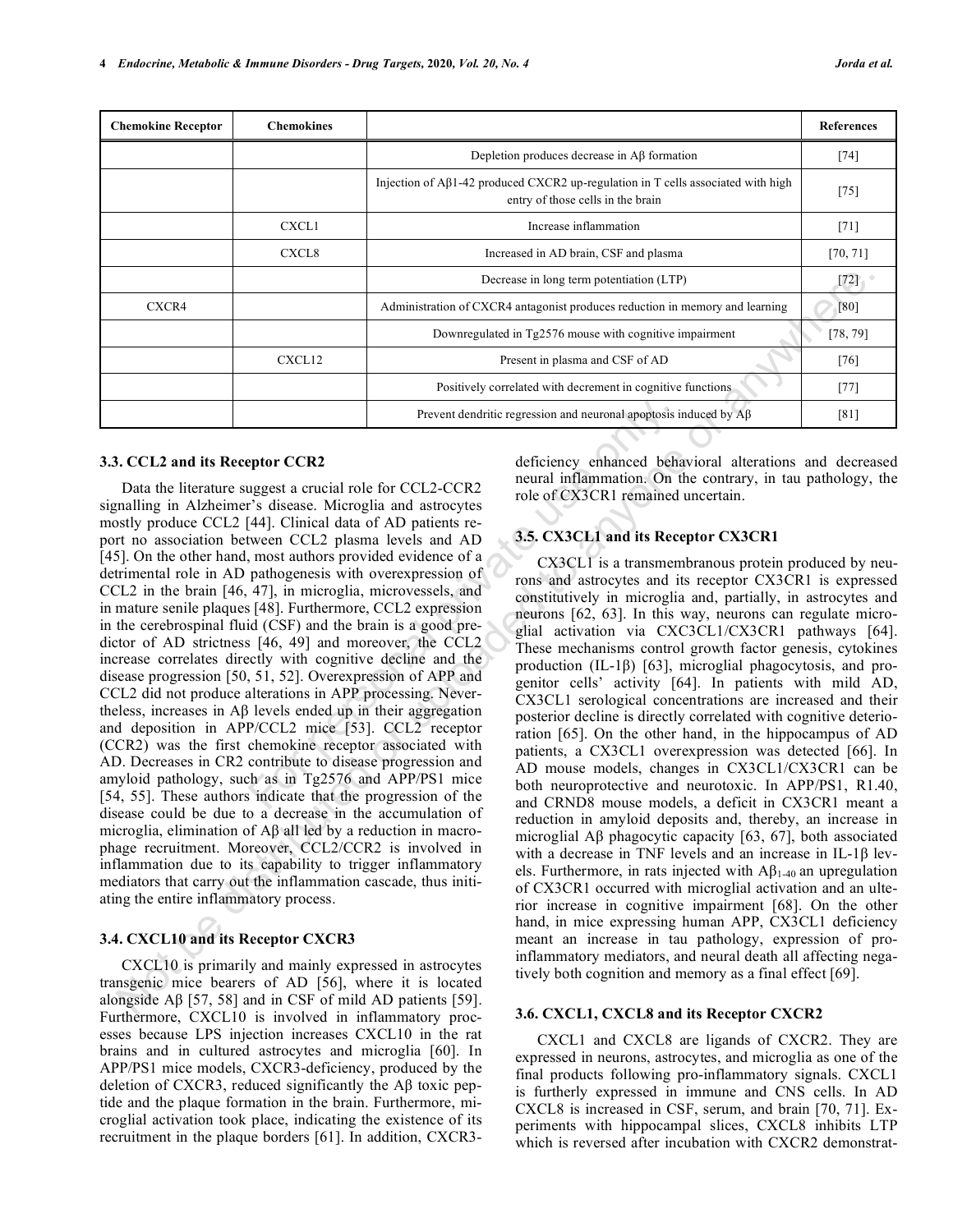

**Fig. (1).** (*A higher resolution / colour version of this figure is available in the electronic copy of the article*).

ing a role in cognitive functions [72]. Furthermore, high levels of CXCR2 in microglia and astrocytes in AD bearers were detected [73]. Knockdown or depletion of CXCR2 antagonists (SB2250002) decreased Aβ1-42 and Aβ1-40 expression and the accumulation of γ -secretase elements. On the other hand, an increase of  $A\beta_{1-40}$  production was detected after treatment with agonists [74]. Moreover, injection of Aβ1-42 produced CXCR2 up-regulation in T cells associated with the high entry of those cells in the brain [75]. CXCR2 is involved in cognitive dysfunction in AD, by increasing Tcell recruitment via Aβ induction and liberation following an increased expression of γ-secretase complex. **Example 19**<br>
Ap Phagectosis<br>
Ap Phagectosis<br>
MICROGUIA<br>
MICROGUIA<br>
MICROGUIA<br>
MICROGUIA<br>
Curvation of this figure is available in the electronic copy of the article<br>
copy of the article<br>
copy of the article<br>
copy of the

#### **3.7. CXCL12 and its Receptor CXCR4**

CNS express both of them [76]. They regulate neuronal excitability and synaptic transmission. In patients with early AD, CXCL12 is present in plasma and CSF and inversely correlated with the levels of tau protein in CSF. Furthermore, these chemokines and their receptors showed a direct relation with cognitive function detriment [77]. In animal models of AD, the CXCR4 receptor and CXCL12 are downregulated in Tg2576 mouse with cognitive impairment [78, 79]. Moreover, the administration of CXCR4 antagonist brought upon memory and cognitive reduction in young, non-transgenic mice, showing that low levels of CXCL12/CXCR4 produced cognitive deficits [80]. In addition, CXCL12 inhibited the effects of Aβ toxic peptide possibly by the prevention of dendritic destruction and apoptosis occasioned by Aβ [81]. CXCL2 produced neuroprotection and anti-amyloidogenic actions in 5xFAD mice treated painlessly with hNGFp [82].

# **CONCLUSIONS**

This review summarizes the role of chemokines and their receptors as important mediators in AD and inflammation.

They promote Aβ deposition and TAU hyperphosphorylation aggravating and increasing the progression of AD. There remains, though, a long road to clarify and fully understand the specific actions of chemokines in the inflammatory processes in AD. Pharmacotherapy may have a promising future in detaining or decelerating the development of this neurodegenerative disease (Fig. **1**).

#### **LIST OF ABBREVIATIONS**

| AD          |     | Alzheimer's Disease                    |
|-------------|-----|----------------------------------------|
| ROS         | $=$ | Reactive Oxygen Species                |
| APP/PS1     | =   | Amyloid Precursor Protein/Presenilin 1 |
| <b>LPS</b>  | $=$ | Lipopolysaccharides                    |
| TLR.        | $=$ | Toll-like Receptor                     |
| П.          | $=$ | Interleukin                            |
| <b>CSF</b>  | $=$ | Cerebrospinal Fluid                    |
| $A\beta$    | $=$ | Amyloid $\beta$                        |
| <b>CCR</b>  | $=$ | C-C Chemokine Receptor type            |
| <b>CXCR</b> | $=$ | C-X-C Chemokine Receptor type          |
| CCL.        | $=$ | Chemokine (C-C motif) Ligand           |
| CXCL        | $=$ | C-X-C Motif Chemokine Ligand           |
| CNS         | $=$ | Central Nervous system                 |

#### **AUTHOR CONTRIBUTIONS**

All authors made substantive intellectual contributions to the present study and approved the final manuscript. A.J. drafted and revised the manuscript and collected the bibliography. J.C.C. drafted and revised the manuscript. A.I. pro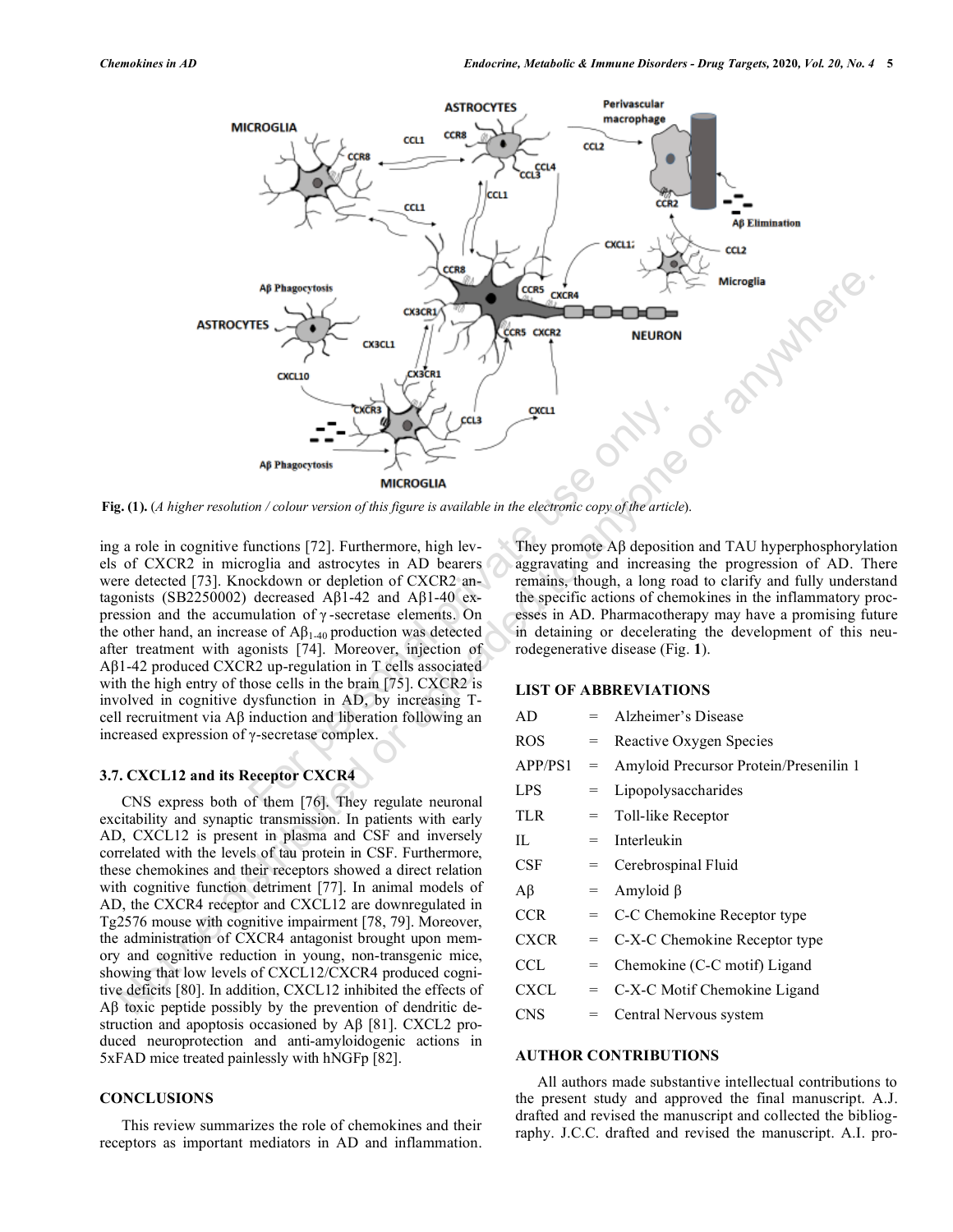vided technical assistance conducting to the preparation of the paper. M.A. revised the manuscript. C.A. checked English. J.M.V. revised the manuscript. S.L.V. designed the manuscript; draft revised the manuscript; and chose the bibliography.

# **CONSENT FOR PUBLICATION**

Not applicable.

#### **FUNDING**

None.

#### **CONFLICT OF INTEREST**

The authors declare no conflict of interest, financial or otherwise.

#### **ACKNOWLEDGEMENTS**

We want to thank the collaboration of the secretaries and laboratory technicians of the Department of Physiology, University of Valencia.

#### **REFERENCES**

[1] Selkoe, D.J. Alzheimer's disease: genes, proteins, and therapy. *Physiol. Rev.,* **2001**, *81*(2), 741-766.

http://dx.doi.org/10.1152/physrev.2001.81.2.741 PMID: 11274343

- [2] Huang, Y.; Mucke, L. Alzheimer mechanisms and therapeutic strategies. *Cell,* **2012**, *148*(6), 1204-1222.
- http://dx.doi.org/10.1016/j.cell.2012.02.040 PMID: 22424230 [3] Braak, H.; Braak, E. Neuropathological stageing of Alzheimer-related changes. *Acta Neuropathol.,* **1991**, *82*(4), 239-259. http://dx.doi.org/10.1007/BF00308809 PMID: 1759558
- [4] Tuppo, E.E.; Arias, H.R. The role of inflammation in Alzheimer's disease. *Int. J. Biochem. Cell Biol.,* **2005**, *37*(2), 289-305. http://dx.doi.org/10.1016/j.biocel.2004.07.009 PMID: 15474976
- [5] Heneka, M.T.; O'Banion, M.K.; Terwel, D.; Kummer, M.P. Neuroinflammatory processes in Alzheimer's disease. *J. Neural Transm. (Vienna),* **2010**, *117*(8), 919-947. http://dx.doi.org/10.1007/s00702-010-0438-z PMID: 20632195 **ENTS**<br>
ENTS<br>
ENTS<br>
ENTS<br>
is Data, R.; Prince, M. Circu<br>
from the secretaries and<br>
meningitis in mice Brain, 21<br>
of the Department of Physiology,<br>
of the Department of Physiology,<br>  $\frac{1}{2}$ , Nau, R.; Prince, Brain, 20<br>
m
- [6] Valles, S.L.; Dolz-Gaiton, P.; Gambini, J.; Borras, C.; Lloret, A.; Pallardo, F.V.; Viña, J. Estradiol or genistein prevent Alzheimer's disease-associated inflammation correlating with an increase PPAR gamma expression in cultured astrocytes. *Brain Res.,* **2010**, *1312*, 138- 144.

http://dx.doi.org/10.1016/j.brainres.2009.11.044 PMID: 19948157

- [7] Jorda, A.; Cauli, O.; Santonja, J.M.; Aldasoro, M.; Aldasoro, C.; Obrador, E.; Vila, J.M.; Mauricio, M.D.; Iradi, A.; Guerra-Ojeda, S.; Marchio, P.; Valles, S.L. Changes in chemokines and chemokine receptors expression in a mouse model of Alzheimer's disease. *Int. J. Biol. Sci.,* **2019**, *15*(2), 453-463. http://dx.doi.org/10.7150/ijbs.26703 PMID: 30745834
- [8] Anderson, M.A.; Ao, Y.; Sofroniew, M.V. Heterogeneity of reactive astrocytes. *Neurosci. Lett.,* **2014**, *565*, 23-29.
- http://dx.doi.org/10.1016/j.neulet.2013.12.030 PMID: 24361547
- [9] Liddelow, S.A.; Guttenplan, K.A.; Clarke, L.E.; Bennett, F.C.; Bohlen, C.J.; Schirmer, L.; Bennett, M.L.; Münch, A.E.; Chung, W.S.; Peterson, T.C.; Wilton, D.K.; Frouin, A.; Napier, B.A.; Panicker, N.; Kumar, M.; Buckwalter, M.S.; Rowitch, D.H.; Dawson, V.L.; Dawson, T.M.; Stevens, B.; Barres, B.A. Neurotoxic reactive astrocytes are induced by activated microglia. *Nature,* **2017**, *541*(7638), 481-487. http://dx.doi.org/10.1038/nature21029 PMID: 28099414
- [10] Hickman, S.E.; Allison, E.K.; El Khoury, J. Microglial dysfunction and defective beta-amyloid clearance pathways in aging Alzheimer's disease mice. *J. Neurosci.,* **2008**, *28*(33), 8354-8360.

http://dx.doi.org/10.1523/JNEUROSCI.0616-08.2008 PMID: 18701698

[11] López-González, I.; Schlüter, A.; Aso, E.; Garcia-Esparcia, P.; Ansoleaga, B.; LLorens, F.; Carmona, M.; Moreno, J.; Fuso, A.; Portero-Otin, M.; Pamplona, R.; Pujol, A.; Ferrer, I. Neuroinflammatory signals in Alzheimer disease and APP/PS1 transgenic mice: correlations with plaques, tangles, and oligomeric species. *J. Neuropathol. Exp. Neurol.,* **2015**, *74*(4), 319-344.

http://dx.doi.org/10.1097/NEN.0000000000000176 PMID: 25756590

- [12] Liu, C.; Cui, G.; Zhu, M.; Kang, X.; Guo, H. Neuroinflammation in Alzheimer's disease: chemokines produced by astrocytes and chemokine receptors. *Int. J. Clin. Exp. Pathol.,* **2014**, *7*(12), 8342- 8355. PMID: 25674199
- [13] Horuk, R. Chemokine receptors. *Cytokine Growth Factor Rev.,* **2001**, *12*(4), 313-335.
	- http://dx.doi.org/10.1016/S1359-6101(01)00014-4 PMID: 11544102
- [14] Ramesh, G.; MacLean, A.G.; Philipp, M.T. Cytokines and chemokines at the crossroads of neuroinflammation, neurodegeneration, and neuropathic pain. *Mediators Inflamm.,* **2013**, *2013*480739 http://dx.doi.org/10.1155/2013/480739 PMID: 23997430
- [15] Djukic, M.; Mildner, A.; Schmidt, H.; Czesnik, D.; Brück, W.; Priller, J.; Nau, R.; Prinz, M. Circulating monocytes engraft in the brain, differentiate into microglia and contribute to the pathology following meningitis in mice. *Brain,* **2006**, *129*(Pt 9), 2394-2403. http://dx.doi.org/10.1093/brain/awl206 PMID: 16891321
- [16] Palomino, D.C.; Marti, L.C. Chemokines and immunity. *Einstein (Sao Paulo),* **2015**, *13*(3), 469-473. http://dx.doi.org/10.1590/S1679-45082015RB3438 PMID: 26466066

[17] Garlisi, C.G.; Xiao, H.; Tian, F.; Hedrick, J.A.; Billah, M.M.; Egan, R.W.; Umland, S.P. The assignment of chemokine-chemokine recep-

- tor pairs: TARC and MIP-1 beta are not ligands for human CCchemokine receptor 8. *Eur. J. Immunol.,* **1999**, *29*(10), 3210-3215. http://dx.doi.org/10.1002/(SICI)1521-4141(199910)29:10<3210::AID-IMMU3210>3.0.CO;2-W PMID: 10540332
- [18] Akimoto, N.; Ifuku, M.; Mori, Y.; Noda, M. Effects of chemokine (C-C motif) ligand 1 on microglial function. *Biochem. Biophys. Res. Commun.,* **2013**, *436*(3), 455-461. http://dx.doi.org/10.1016/j.bbrc.2013.05.126 PMID: 23747724
- [19] Gorelick, P.B. Role of inflammation in cognitive impairment: results of observational epidemiological studies and clinical trials. *Ann. N. Y. Acad. Sci.,* **2010**, *1207*, 155-162.
- http://dx.doi.org/10.1111/j.1749-6632.2010.05726.x PMID: 20955439 [20] Zychowska, M.; Rojewska, E.; Piotrowska, A.; Kreiner, G.; Nalepa, I.;
- Mika, J. Spinal CCL1/CCR8 signaling interplay as a potential therapeutic target - Evidence from a mouse diabetic neuropathy model. *Int. Immunopharmacol.,* **2017**, *52*, 261-271. http://dx.doi.org/10.1016/j.intimp.2017.09.021 PMID: 28961489
- [21] Trebst, C.; Staugaitis, S.M.; Kivisäkk, P.; Mahad, D.; Cathcart, M.K.; Tucky, B.; Wei, T.; Rani, M.R.; Horuk, R.; Aldape, K.D.; Pardo, C.A.; Lucchinetti, C.F.; Lassmann, H.; Ransohoff, R.M. CC chemokine receptor 8 in the central nervous system is associated with phagocytic macrophages. *Am. J. Pathol.,* **2003**, *162*(2), 427-438.

http://dx.doi.org/10.1016/S0002-9440(10)63837-0 PMID: 12547701

[22] Takata, K.; Amamiya, T.; Mizoguchi, H.; Kawanishi, S.; Kuroda, E.; Kitamura, R.; Ito, A.; Saito, Y.; Tawa, M.; Nagasawa, T.; Okamoto, H.; Sugino, Y.; Takegami, S.; Kitade, T.; Toda, Y.; Kem, W.R.; Kitamura, Y.; Shimohama, S.; Ashihara, E. Alpha7 nicotinic acetylcholine receptor-specific agonist DMXBA (GTS-21) attenuates Aβ accumulation through suppression of neuronal γ -secretase activity and promotion of microglial amyloid-β phagocytosis and ameliorates cognitive impairment in a mouse model of Alzheimer's disease. *Neurobiol. Aging,* **2018**, *62*, 197-209. NOTE (NOTE AS  $\mu$  (1990) (1990) (1990) (1990) (1990) (1990) (1990) (1990) (1990) (1990) (1990) (1990) (1990) (1990) (1990) (1990) (1990) (1990) (1990) (1990) (1990) (1990) (1990) (1990) (1990) (1990) (1990) (1990) (1990)

http://dx.doi.org/10.1016/j.neurobiolaging.2017.10.021 PMID: 29175709

- [23] Soto-Rodriguez, G.; Gonzalez-Barrios, J.A.; Martinez-Fong, D.; Blanco-Alvarez, V.M.; Eguibar, J.R.; Ugarte, A.; Martinez-Perez, F.; Brambila, E.; Peña, L.M.; Pazos-Salazar, N.G.; Torres-Soto, M.; Garcia-Robles, G.; Tomas-Sanchez, C.; Leon-Chavez, B.A. Analysis of chemokines and receptors expression profile in the myelin mutant taiep rat. *Oxid. Med. Cell. Longev.,* **2015**, *2015*397310 http://dx.doi.org/10.1155/2015/397310 PMID: 25883747
- [24] Corbeau, P.; Reynes, J. CCR5 antagonism in HIV infection: ways, effects, and side effects. *AIDS,* **2009**, *23*(15), 1931-1943.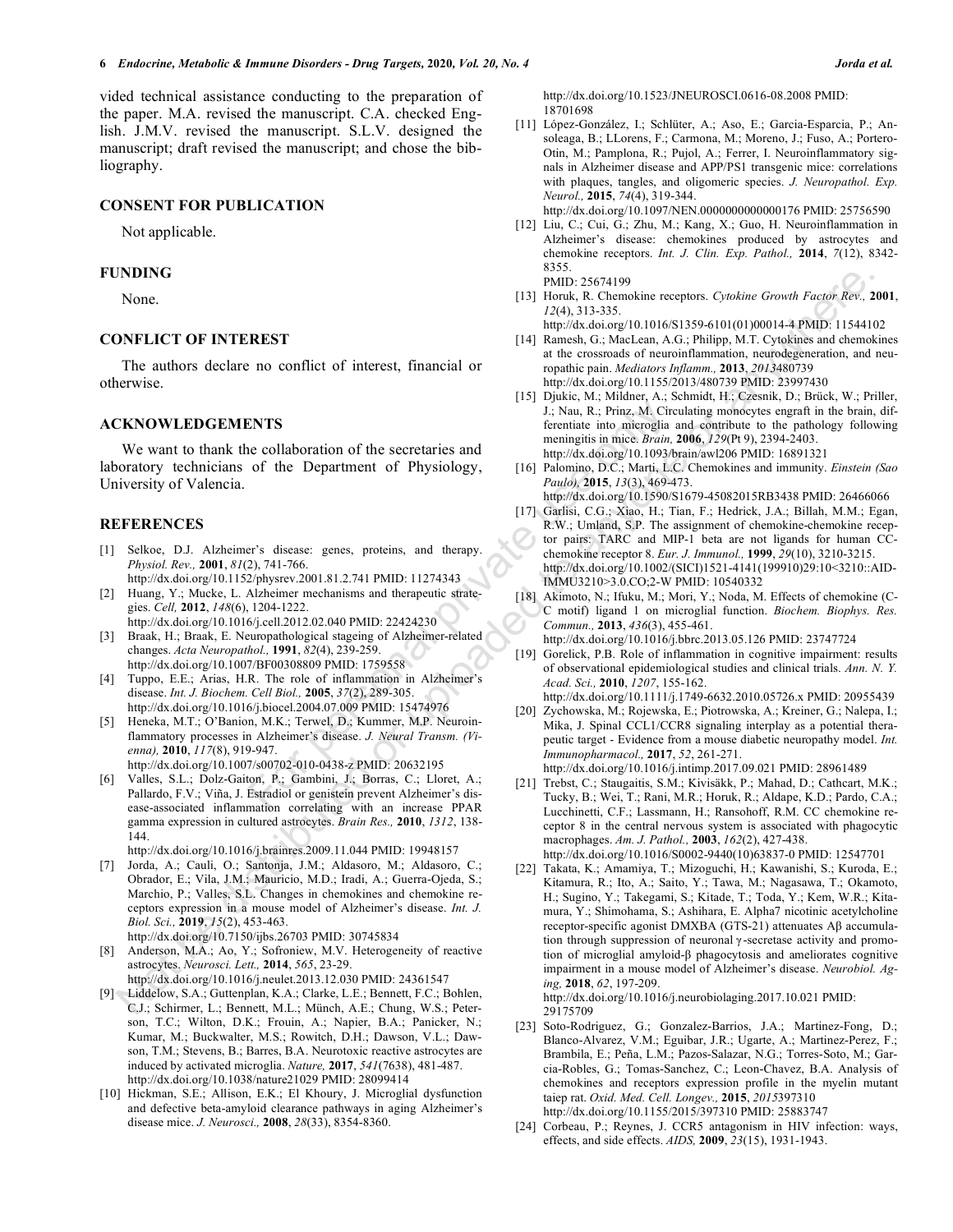http://dx.doi.org/10.1097/QAD.0b013e32832e71cd PMID: 19724192

- [25] Sorce, S.; Myburgh, R.; Krause, K.H. The chemokine receptor CCR5 in the central nervous system. *Prog. Neurobiol.,* **2011**, *93*(2), 297-311. http://dx.doi.org/10.1016/j.pneurobio.2010.12.003 PMID: 21163326
- [26] Rostène, W.; Kitabgi, P.; Parsadaniantz, S.M. Chemokines: a new class of neuromodulator? *Nat. Rev. Neurosci.,* **2007**, *8*(11), 895-903. http://dx.doi.org/10.1038/nrn2255 PMID: 17948033
- [27] Kaul, M.; Ma, Q.; Medders, K.E.; Desai, M.K.; Lipton, S.A. HIV-1 coreceptors CCR5 and CXCR4 both mediate neuronal cell death but CCR5 paradoxically can also contribute to protection. *Cell Death Differ.,* **2007**, *14*(2), 296-305. http://dx.doi.org/10.1038/sj.cdd.4402006 PMID: 16841089
- [28] Glass, W.G.; Liu, M.T.; Kuziel, W.A.; Lane, T.E. Reduced macrophage infiltration and demyelination in mice lacking the chemokine receptor CCR5 following infection with a neurotropic coronavirus. *Virology,* **2001**, *288*(1), 8-17. http://dx.doi.org/10.1006/viro.2001.1050 PMID: 11543653
- [29] Choi, D.Y.; Lee, M.K.; Hong, J.T. Lack of CCR5 modifies glial phenotypes and population of the nigral dopaminergic neurons, but not MPTP-induced dopaminergic neurodegeneration. *Neurobiol. Dis.,*  **2013**, *49*, 159-168.
	- http://dx.doi.org/10.1016/j.nbd.2012.08.001 PMID: 22922220
- [30] Hwang, C.J.; Park, M.H.; Hwang, J.Y.; Kim, J.H.; Yun, N.Y.; Oh, S.Y.; Song, J.K.; Seo, H.O.; Kim, Y.B.; Hwang, D.Y.; Oh, K.W.; Han, S.B.; Hong, J.T. CCR5 deficiency accelerates lipopolysaccharideinduced astrogliosis, amyloid-beta deposit and impaired memory function. *Oncotarget,* **2016**, *7*(11), 11984-11999. http://dx.doi.org/10.18632/oncotarget.7453 PMID: 26910914
- [31] Man, S.M.; Ma, Y.R.; Shang, D.S.; Zhao, W.D.; Li, B.; Guo, D.W.; Fang, W.G.; Zhu, L.; Chen, Y.H. Peripheral T cells overexpress MIP-1alpha to enhance its transendothelial migration in Alzheimer's disease. *Neurobiol. Aging,* **2007**, *28*(4), 485-496. http://dx.doi.org/10.1016/j.neurobiolaging.2006.02.013 PMID: 16600437 For a constrained MI-MI;  $\frac{1}{2}$  (10.1 (10.1 (10.1 (10.1 (10.1 (10.1 (10.1 (10.1 (10.1 (10.1 (10.1 (10.1 (10.1 (10.1 (10.1 (10.1 (10.1 (10.1 (10.1 (10.1 (10.1 (10.1 (10.1 (10.1 (10.1 (10.1 (10.1 (10.1 (10.1 (10.1 (10.1 Note the interaction in the lateral interaction in the main  $\alpha$  control in the interaction in the interaction in the interaction in the interaction in the interaction in the interaction in the interaction in the interac
- [32] Zhang, F.; Zhong, R.; Li, S.; Fu, Z.; Cheng, C.; Cai, H.; Le, W. Acute hypoxia induced an imbalanced M1/M2 activation of microglia through NF-Kb signalling in Alzheimer's disease mice and wild-type littermates. *Front. Aging Neurosci.,* **2017**, *9*, 282. http://dx.doi.org/10.3389/fnagi.2017.00282 PMID: 28890695
- [33] Lue, L.F.; Rydel, R.; Brigham, E.F.; Yang, L.B.; Hampel, H.; Murphy, G.M., Jr; Brachova, L.; Yan, S.D.; Walker, D.G.; Shen, Y.; Rogers, J. Inflammatory repertoire of Alzheimer's disease and nondemented elderly microglia *in vitro*. *Glia,* **2001**, *35*(1), 72-79. http://dx.doi.org/10.1002/glia.1072 PMID: 11424194
- [34] Walker, D.G.; Lue, L.F.; Beach, T.G. Gene expression profiling of amyloid beta peptide-stimulated human post-mortem brain microglia. *Neurobiol. Aging,* **2001**, *22*(6), 957-966. http://dx.doi.org/10.1016/S0197-4580(01)00306-2 PMID: 11755004
- [35] Mietelska-Porowska, A.; Wojda, U. Lymphocytes ad inflammatory mediators in the interplay between brain and blood in Alzheimer's disease: Potential pools of new biomarker. *J. Immunol. Res.,* **2017**, *2017*4626540
	- http://dx.doi.org/10.1155/2017/4626540 PMID: 28293644
- [36] Zhu, M.; Allard, J.S.; Zhang, Y.; Perez, E.; Spangler, E.L.; Becker, K.G.; Rapp, P.R. Age-related brain expression and regulation of the chemokine CCL4/MIP-1β in APP/PS1 double-transgenic mice. *J. Neuropathol. Exp. Neurol.,* **2014**, *73*(4), 362-374.
- http://dx.doi.org/10.1097/NEN.0000000000000060 PMID: 24607962 [37] Rossner, S.; Lange-Dohna, C.; Zeitschel, U.; Perez-Polo, J.R. Alzheimer's disease beta-secretase BACE1 is not a neuron-specific enzyme. *J. Neurochem.,* **2005**, *92*(2), 226-234. http://dx.doi.org/10.1111/j.1471-4159.2004.02857.x PMID: 15663471
- [38] Lee, Y.K.; Kwak, D.H.; Oh, K.W.; Nam, S.Y.; Lee, B.J.; Yun, Y.W.; Kim, Y.B.; Han, S.B.; Hong, J.T. CCR5 deficiency induces astrocyte activation, Abeta deposit and impaired memory function. *Neurobiol. Learn. Mem.,* **2009**, *92*(3), 356-363.
	- http://dx.doi.org/10.1016/j.nlm.2009.04.003 PMID: 19394434
- [39] Song, M.; Jin, J.; Lim, J.E.; Kou, J.; Pattanayak, A.; Rehman, J.A.; Kim, H.D.; Tahara, K.; Lalonde, R.; Fukuchi, K. TLR4 mutation reduces microglial activation, increases Aβ deposits and exacerbates cognitive deficits in a mouse model of Alzheimer's disease. *J. Neuroinflammation,* **2011**, *8*, 92.

http://dx.doi.org/10.1186/1742-2094-8-92 PMID: 21827663

[40] Bruno, V.; Copani, A.; Besong, G.; Scoto, G.; Nicoletti, F. Neuroprotective activity of chemokines against N-methyl-D-aspartate or betaamyloid-induced toxicity in culture. *Eur. J. Pharmacol.,* **2000**, *399*(2- 3), 117-121.

http://dx.doi.org/10.1016/S0014-2999(00)00367-8 PMID: 10884510

- [41] Tripathy, D.; Thirumangalakudi, L.; Grammas, P. RANTES upregulation in the Alzheimer's disease brain: a possible neuroprotective role. *Neurobiol. Aging,* **2010**, *31*(1), 8-16. http://dx.doi.org/10.1016/j.neurobiolaging.2008.03.009 PMID: 18440671
- [42] Subramanian, S.; Ayala, P.; Wadsworth, T.L.; Harris, C.J.; Vandenbark, A.A.; Quinn, J.F.; Offner, H. CCR6: a biomarker for Alzheimer's-like disease in a triple transgenic mouse model. *J. Alzheimers Dis.,* **2010**, *22*(2), 619-629. http://dx.doi.org/10.3233/JAD-2010-100852 PMID: 20847401
- [43] Haskins, M.; Jones, T.E.; Lu, Q.; Bareiss, S.K. Early alterations in blood and brain RANTES and MCP-1 expression and the effect of exercise frequency in the 3xTg-AD mouse model of Alzheimer's dis-
- ease. *Neurosci. Lett.,* **2016**, *610*, 165-170. http://dx.doi.org/10.1016/j.neulet.2015.11.002 PMID: 26547034
- [44] Réaux-Le Goazigo, A.; Van Steenwinckel, J.; Rostène, W.; Mélik Parsadaniantz, S. Current status of chemokines in the adult CNS. *Prog. Neurobiol.,* **2013**, *104*, 67-92.

http://dx.doi.org/10.1016/j.pneurobio.2013.02.001 PMID: 23454481

- [45] Porcellini, E.; Ianni, M.; Carbone, I.; Franceschi, M.; Licastro, F. Monocyte chemoattractant protein-1 promoter polymorphism and plasma levels in alzheimer's disease. *Immun. Ageing,* **2013**, *10*(1), 6. http://dx.doi.org/10.1186/1742-4933-10-6 PMID: 23432970
- [46] Sokolova, A.; Hill, M.D.; Rahimi, F.; Warden, L.A.; Halliday, G.M.; Shepherd, C.E. Monocyte chemoattractant protein-1 plays a dominant role in the chronic inflammation observed in Alzheimer's disease. *Brain Pathol.,* **2009**, *19*(3), 392-398.

http://dx.doi.org/10.1111/j.1750-3639.2008.00188.x PMID: 18637012

- [47] Vukic, V.; Callaghan, D.; Walker, D.; Lue, L.F.; Liu, Q.Y.; Couraud, P.O.; Romero, I.A.; Weksler, B.; Stanimirovic, D.B.; Zhang, W. Expression of inflammatory genes induced by beta-amyloid peptides in human brain endothelial cells and in Alzheimer's brain is mediated by the JNK-AP1 signaling pathway. *Neurobiol. Dis.,* **2009**, *34*(1), 95-106. http://dx.doi.org/10.1016/j.nbd.2008.12.007 PMID: 19162185
- [48] Grammas, P.; Ovase, R. Inflammatory factors are elevated in brain microvessels in Alzheimer's disease. *Neurobiol. Aging,* **2001**, *22*(6), 837-842.

http://dx.doi.org/10.1016/S0197-4580(01)00276-7 PMID: 11754990

- [49] Westin, K.; Buchhave, P.; Nielsen, H.; Minthon, L.; Janciauskiene, S.; Hansson, O. *CCL2 is associated with a faster rate of cognitive decline during early stages of Alzheimer's disease.,* **2012**. http://dx.doi.org/10.1371/journal.pone.0030525
- [50] Zhang, R.; Miller, R.G.; Madison, C.; Jin, X.; Honrada, R.; Harris, W.; Katz, J.; Forshew, D.A.; McGrath, M.S. Systemic immune system alterations in early stages of Alzheimer's disease. *J. Neuroimmunol.,*  **2013**, *256*(1-2), 38-42.

http://dx.doi.org/10.1016/j.jneuroim.2013.01.002 PMID: 23380586

[51] Kimura, A.; Yoshikura, N.; Hayashi, Y.; Inuzuka, T. Cerebrospinal fluid C-C motif chemokine ligand 2 correlates with brain atrophy ad cognitive impairment in Alzheimer's disease. *J. Alzheimers Dis.,* **2018**, *61*(2), 581-588.

http://dx.doi.org/10.3233/JAD-170519 PMID: 29171996

[52] Lee, W.J.; Liao, Y.C.; Wang, Y.F.; Lin, I.F.; Wang, S.J.; Fuh, J.L. Plasma MCP-1 and cognitive decline in patients with Alzheimer's disease ad mild cognitive impairment: a Two year Follow-up Study. *Sci. Rep.,* **2018**, *8*(1), 1280.

http://dx.doi.org/10.1038/s41598-018-19807-y PMID: 29352259

[53] Yamamoto, M.; Horiba, M.; Buescher, J.L.; Huang, D.; Gendelman, H.E.; Ransohoff, R.M.; Ikezu, T. Overexpression of monocyte chemotactic protein-1/CCL2 in beta-amyloid precursor protein transgenic mice show accelerated diffuse beta-amyloid deposition. *Am. J. Pathol.,*  **2005**, *166*(5), 1475-1485.

http://dx.doi.org/10.1016/S0002-9440(10)62364-4 PMID: 15855647

[54] El Khoury, J.; Toft, M.; Hickman, S.E.; Means, T.K.; Terada, K.; Geula, C.; Luster, A.D. Ccr2 deficiency impairs microglial accumulation and accelerates progression of Alzheimer-like disease. *Nat. Med.,*  **2007**, *13*(4), 432-438.

http://dx.doi.org/10.1038/nm1555 PMID: 17351623